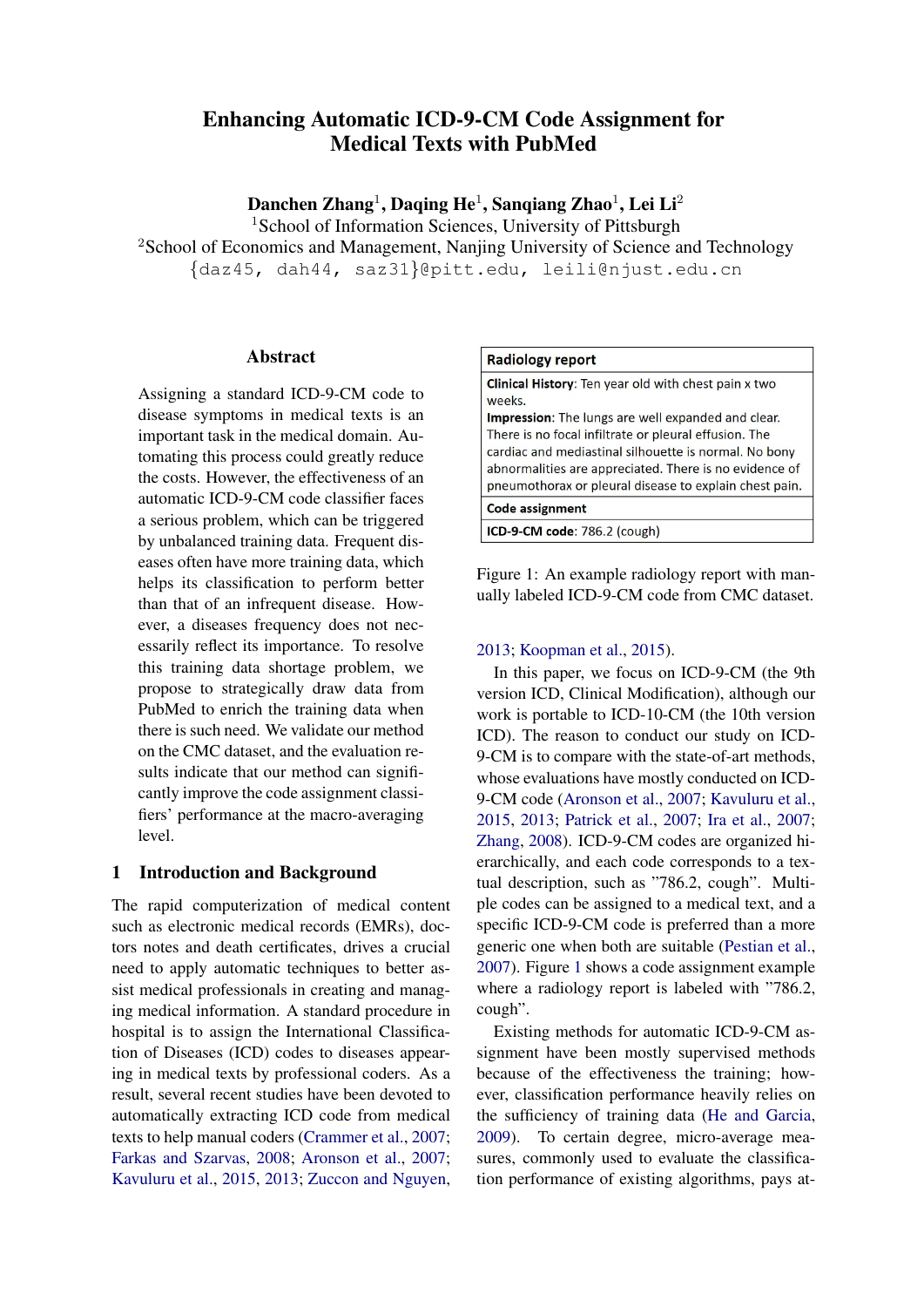

<span id="page-1-0"></span>Figure 2: The distribution of radiology reports for 45 ICD-9-CM codes in the CMC dataset.

tention to the correctness of the code assignment to each EHR (individual case), which helps to hide the impact of unbalanced training data. However, a useful classification system should perform consistently across all ICD-9-CM codes regardless of the popularity of the codes [\(Jackson and](#page-8-12) [Moulinier,](#page-8-12) [2007\)](#page-8-12). This motivated us to examine the imbalanced training data and its impacts to the classifier. Specifically, we pay more attention to macro-average measures, which helps to examine the consistency across all codes.

Unfortunately, in a real dataset for studying ICD-9-CM code classification, the data available for each code is highly imbalanced. For example, Figure [2](#page-1-0) shows the count of available radiology reports for each of the 45 ICD-9-CM codes in the CMC dataset [\(Pestian et al.,](#page-8-10) [2007\)](#page-8-10). Common diseases like "786.2, cough", can have 266 reports as the training data, whereas unpopular disease "758.6, Gonadal dysgenesis" only has one. Similarly, [Kavuluru et al.](#page-8-3) [\(2015\)](#page-8-3) found that 874 of 1,231 ICD-9-CM code in their UKLarge dataset have less than 350 supporting data, and only 92 codes have more than 1,430 supporting data. In another example, [Koopman et al.](#page-8-6) [\(2015\)](#page-8-6) found that 85% of the whole death certificate dataset are related to top 20 common cancers, and only rest 15% is associated with 65 rarer cancers. These long tail supporting data problems are very common, which makes data imbalance an noticeable problem.

Our approach for resolving this problem is to introduce additional information resources. Furthermore, due to the privacy concern of medicalrelated content, this study is particularly interested in obtaining extra relevant training data from pub-

licly available medical datasets. PubMed<sup>[1](#page-1-1)</sup>, as a vast and broad medical literature dataset, covers a great number of disease related information and imposes few restrictions on data access. Therefore, it is a perfect starting point to explore our approach. The hypothesis is that training data can be obtained from PubMed articles that talk about a disease corresponding to a ICD-9-CM code. With the abundant PubMed articles, we would be able to alleviate the training data imbalance problem.

There are several contributions in our study. Firstly, we examine the data imbalance problem in ICD-9-CM code assignment. Secondly, we propose and compare several methods to resolve the data imbalance problem. Thirdly, we give a comprehensive discussion on the current classification challenges. Finally, our method can be adapted to ICD-10-CM code assignment task with minor modifications.

The rest of this paper is organized as follows. In Section 2, we will discuss related research. Our methods and experiments will appear in Section 3 and 4. Limitations are discussed in Section 5 and the conclusion is provided in Section 6.

### 2 Related Work

The existing studies of automating ICD-9 code assignment can be classified into two groups. Through examining how professional coders assigning ICD codes, the first one used rule-based approaches. [Ira et al.](#page-8-8) [\(2007\)](#page-8-8) developed a rulebased system considering factors such as uncertainty, negation, synonymy, and lexical elements. [Farkas and Szarvas](#page-8-1) [\(2008\)](#page-8-1) used Decision Tree (DT) and Maximum Entropy (ME) to automatically generate a rule-based coding system. [Cram](#page-8-0)[mer et al.](#page-8-0) [\(2007\)](#page-8-0) composed a hybrid system consisting of a machine learning system with natural language features, a rule-based system based on the overlap between the reports and code descriptions, and an automatic policy system. Their results showed better performance than each single system.

The second group employed supervised machine learning methods for the assignment task, and their performance has been being equivalent or even better than those rule-based systems that need experts manually crafting knowledge. [Aron](#page-8-2)[son et al.](#page-8-2) [\(2007\)](#page-8-2) used a stacked model to combine the results of four modules: Support Vector Ma-

<span id="page-1-1"></span><sup>1</sup> https://www.ncbi.nlm.nih.gov/pubmed/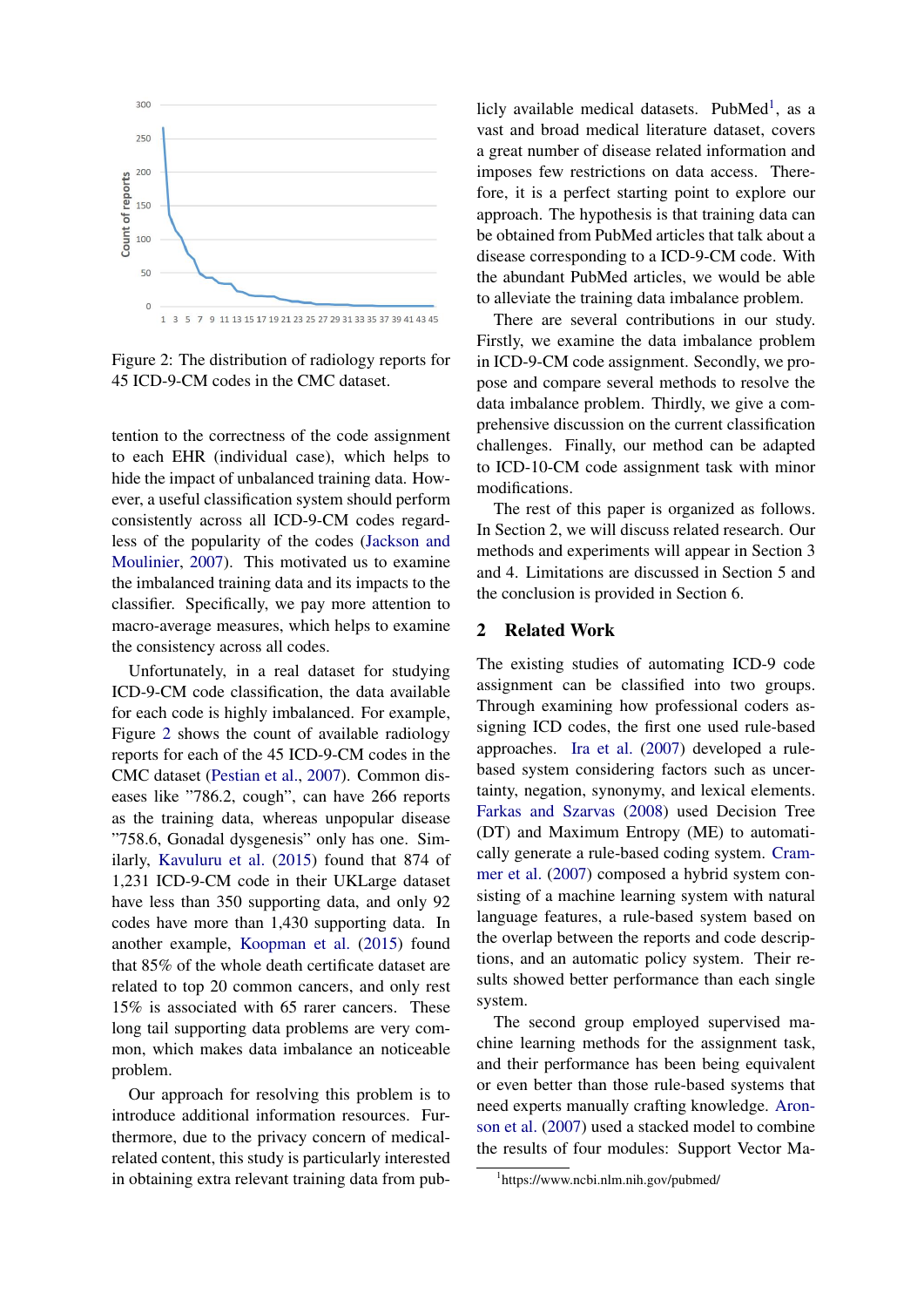chine (SVM), K-Nearest Neighbors (KNN), Pattern Matching (PM) and a hybrid Medical Text Indexer (MTI) system. [Patrick et al.](#page-8-7) [\(2007\)](#page-8-7) used ME and SVM classifiers, enhanced by a featureengineering module that explores the best combination of several types of features. [Zhang](#page-8-9) [\(2008\)](#page-8-9) proposed a hierarchical text categorization method utilizing the ICD-9-CM codes structure. [Zuc](#page-8-5)[con and Nguyen](#page-8-5) [\(2013\)](#page-8-5) conducted a comparison study on four classifiers (SVM, Adaboost, DT, and Naive Bayes) and different features on a 5,000 free-text death certificate dataset, and found that SVM with a stemmed unigram feature performed the best.

Along with the introduction of supervised methods, many past studies indicated that data imbalance problem can severely affect the classifier's performance. For example, [Kavuluru et al.](#page-8-3) [\(2015\)](#page-8-3) found that 874 of 1,231 ICD-9-CM codes in UK-Large dataset have less than 350 supporting data, whereas only 92 codes have more than 1,430 supporting data. The former group has macro F1 value of 51.3%, but the latter group only has 16.1%. To resolve data imbalance problem, they used optimal training set (OTS) selection approach to sample negative instance subset that provides best performance on validation set. However, OTS did not work on UKLarge dataset because several codes have so few training examples that even carefully selecting negative instances could not help. When [Koopman et al.](#page-8-6) [\(2015\)](#page-8-6) found that 85% of the whole death certificate dataset is associated with only top 20 common cancers, whereas the other 65 rarer cancers only have the rest 15% of the dataset, they tried to construct the balanced training set by randomly sampling a static number of negative examples for each class. Their results reflected the benefits of having more training data in improving the classifiers' performance. Since result of original model learned with imbalanced data is not provided, we cannot know the actual improvement. In addition, to deal with codes that only appear once in the dataset, [Patrick et al.](#page-8-7) [\(2007\)](#page-8-7) used a rule-based module to supplement ME and SVM classifiers.

Consistent to the existing works, our approach utilizes supervised methods for automatic ICD-9- CM code assignment, and our focus is on addressing the training data imbalance problem. But our work tries to solve the data imbalance problem by adding extra positive instances, which is not lim-

ited to the existing training data distribution or expert's knowledge. Adding positive instances have been proven to be effective in supervised machine learning in other domains[\(Caruana,](#page-8-13) [2000;](#page-8-13) [He and](#page-8-11) [Garcia,](#page-8-11) [2009\)](#page-8-11), and we are first to find open source dataset as supplementary data for improving ICD-9-CM assignment performance.

### 3 Methods

In this section, we will first introduce the dataset on which our methods will be evaluated, then we propose two methods of collecting supplementary training data from PubMed dataset.

#### 3.1 Dataset

We validate our methods on the official dataset of the 2007 Computational Medicine Challenge (CMC dataset), collected by Cincinnati Children's Hospital Medical Center [\(Pestian et al.,](#page-8-10) [2007\)](#page-8-10), which is frequently used by researchers working on the ICD-9-CM code assignment task. The CMC dataset consists of training and testing dataset, but only training dataset is accessible for us. Fortunately, most studies publish their system performance on both training and testing dataset, and then we can compare our methods with stateof-art methods. This corpus consists of 978 radiological reports taken from real medical records, and each report has been manually labeled with ICD-9-CM codes by professional companies. The example in Figure [1](#page-0-0) comes from this dataset. In total, there are 45 ICD-9-CM codes appearing in the CMC dataset, and each report is labeled with one or more ICD-9-CM codes. This is a very imbalanced collection, with around half codes having less than 10 training data (see Figure [2\)](#page-1-0).

### 3.2 Method I: Retrieving PubMed articles using ICD-9-CM code official description

Through examining the reports available to us, and also based on the discussions in previous work [\(Farkas and Szarvas,](#page-8-1) [2008;](#page-8-1) [Ira et al.,](#page-8-8) [2007;](#page-8-8) [Cram](#page-8-0)[mer et al.,](#page-8-0) [2007;](#page-8-0) [Farkas and Szarvas,](#page-8-1) [2008\)](#page-8-1), we hypothesize that the text description part of ICD-9-CM code can play important role for code assigners to build up the connection between a medical text and a ICD-9 code. Therefore, this motivated us to view the identifying extra training data in PubMed for an ICD-9-CM code as a retrieval problem where the text description part of an ICD-9-CM code can act as the query, and the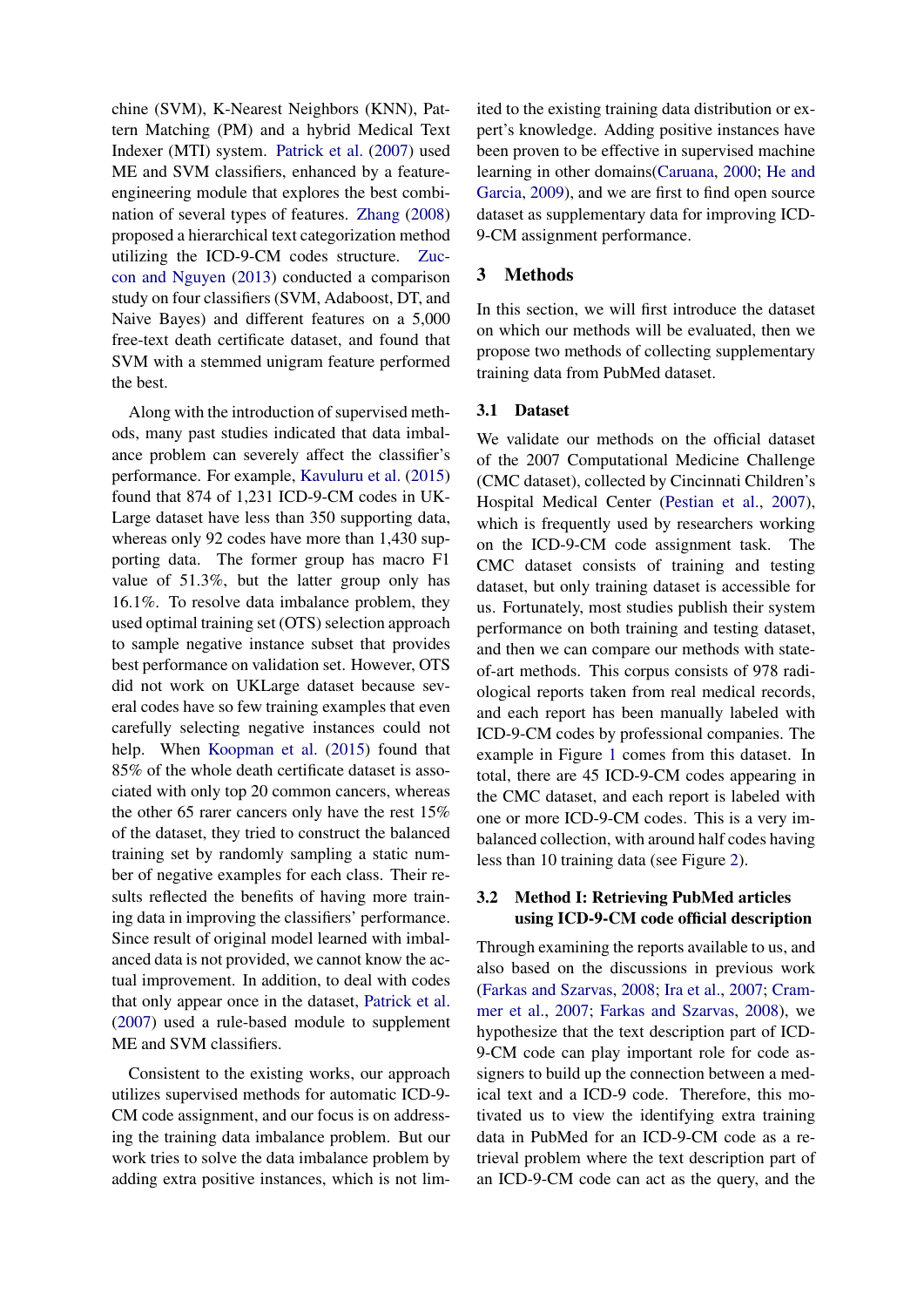whole PubMed dataset as a document collection. For example, based on ICD-9-CM code "786.2, cough", we can retrieve PubMed articles with a query "cough". Our initial informal testing confirmed our hypothesis.

To avoid bring back too much noise, we restricted the PubMed retrieval to only search on the article title field. Our motivation is that the title generally introduces the main topic of the whole paper. For the same reason, we also only utilized the title and abstract of top returned articles as the supplementary training data. In case of empty retrieval result, certain ICD-9-CM description terms that would not appear in PubMed article titles, such as "other", "unspecified", "specified", "NOS", and "nonspecific", are removed from the query. For example, ICD-9-CM code "599.0", whose description is "urinary tract infection, site not specified", will generate a cleaned query "urinary tract infection", and ICD-9-CM code "596.54", whose description is "neurogenic bladder NOS", will generate a cleaned query "neurogenic bladder".

# 3.3 Method II: Retrieving PubMed articles with both official and synonyms ICD-9-CM code description

Despite great overlap among them, ICD-9-CM code descriptions and the radiology reports in the CMC collection are written by different groups of people with different purposes. Therefore, there could be term mis-match problems between them. When this happens, it is actually better to not use the terms in the ICD-9-CM official description as the query for finding relevant PubMed articles, but actually to use the related terms in the CMC dataset as the query terms instead. This would enable the model trained on these returned PubMed articles can be more effectively classifying CMC reports. For example, the description "Anorexia" of code "783.0" does not appear in CMC dataset. Instead, "loss of appetite" exists in the radiology reports labeled with "783.0", while according to data in ICD9Data.com, "loss of appetite" is the synonym of "Anorexia". Therefore, in this case, it is better to use "loss of appetite" rather than "Anorexia" to be the query when search for training data in PubMed.

ICD9Data.com is an online website, providing rich and free ICD-9-CM coding information. It contains code definition, hierarchy structure, approximate synonyms, etc. We crawled the 45 codes' synonyms from the website. In method II, besides the queries from the official description, we also conducted PubMed searches with queries based on the synonyms of the descriptions. Each synonym is an individual PubMed query, and only when all its terms appear in CMC dataset, the query is considered. If one ICD code has  $n$  queries and totally needs m supplementary documents for training, only top  $m/n$  retrieved PubMed articles from each query are considered.

# 4 EXPERIMENTS

### 4.1 Evaluation metrics

Following the past studies [\(Pestian et al.,](#page-8-10) [2007;](#page-8-10) [Kavuluru et al.,](#page-8-3) [2015\)](#page-8-3), we evaluate the classification performance through a micro F1 score (i.e., sum of the individual classification performance and divided by the individual amount) and a macro F1 score (i.e., sum of the classifiers performance and divided by the classifiers amount). We expect that by alleviating the data imbalance problem, macro F1 scores can increase significantly. All experiments in this study have gone through 10-fold cross validation, because it can provide a reliable result when data is limited [\(Witten et al.,](#page-8-14) [2016\)](#page-8-14).

### 4.2 Pre-process and Features

Following the past studies [\(Crammer et al.,](#page-8-0) [2007;](#page-8-0) [Aronson et al.,](#page-8-2) [2007;](#page-8-2) [Kavuluru et al.,](#page-8-3) [2015,](#page-8-3) [2013;](#page-8-4) [Koopman et al.,](#page-8-6) [2015;](#page-8-6) [Patrick et al.,](#page-8-7) [2007;](#page-8-7) [Ira](#page-8-8) [et al.,](#page-8-8) [2007\)](#page-8-8), the CMC dataset is preprocessed with following steps:

- Full name restoration. Medical abbreviation restoration is a hard topic, which is not explored in this study. We manually generate a list of full names for abbreviations appearing in CMC dataset <sup>[2](#page-3-0)</sup>.
- Word lemmatization. Lemmatization of words are restored with WordNet 3.0 [\(Miller,](#page-8-15) [1995\)](#page-8-15).
- Negation detection and removal. Negex [\(Chapman et al.,](#page-8-16) [2001\)](#page-8-16) is used to detect the negation expression, and negation target terms are removed after detection.

<span id="page-3-0"></span><sup>2</sup> https://github.com/daz45/CMC-data-setabbreviations/tree/master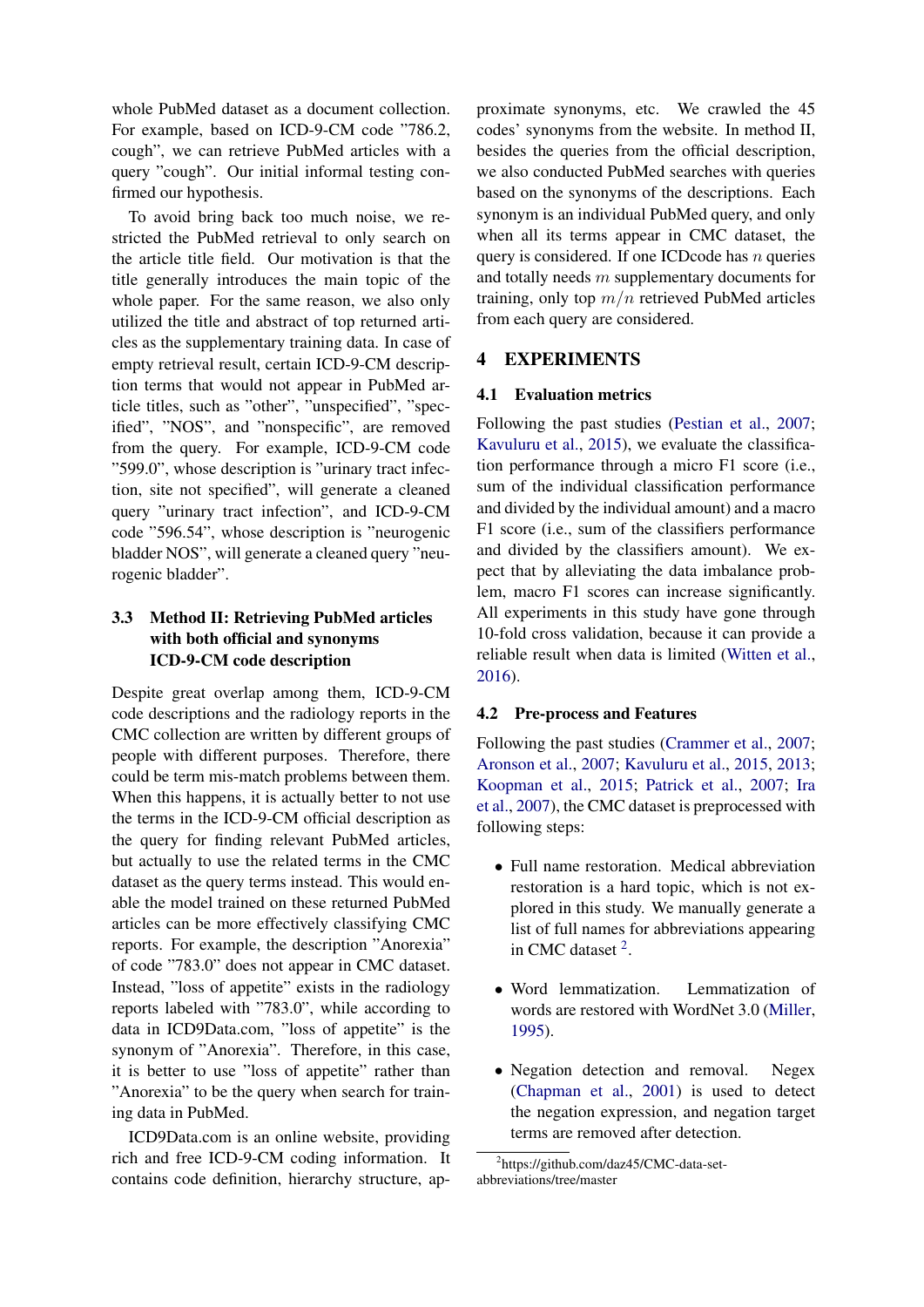

<span id="page-4-0"></span>Figure 3: Feature selection on LR and SVM.

• Phrase recognition. MetaMap [\(Aronson and](#page-8-17) [Lang,](#page-8-17) [2010\)](#page-8-17) is utilized to extract the medical concept phrase appearing in the text, which is appended to the text.

After preprocessing, the example radiology report in Figure [1](#page-0-0) will be "ten year old with chest pain x two week. the lung be well expand and clear. there be. the cardiac and mediastinal silhouette be normal. there be. chest pain". Supplementary data collected from PubMed will be preprocessed in the same way.

### 4.3 Baselines

According to the past studies[\(Farkas and Szarvas,](#page-8-1) [2008;](#page-8-1) [Aronson et al.,](#page-8-2) [2007;](#page-8-2) [Kavuluru et al.,](#page-8-3) [2015\)](#page-8-3), Support Vector Machine (SVM) and Logistic Regression (LR) are the most effective and commonly used classification models in this task. Therefore, we selected them as the two baselines. Each ICD-9-CM code has one binary classifier implemented using Scikit-Learn[\(Pedregosa et al.,](#page-8-18) [2011\)](#page-8-18). We name these two sets of baselines as Baseline LR and Baseline SVM.

Features consist of unigrams and bigrams appearing in preprocessed radiology reports, and the feature vector values are binary, indicating the appearance or absence of the word in text.

We performed feature selection on two baselines to avoid over-fit and extra computation cost.  $\chi^2$  based feature selection was employed for feature selection [\(Liu and Setiono,](#page-8-19) [1995\)](#page-8-19). As shown in Figure [3,](#page-4-0) We find that 500 features can provide stable micro F1 performance and best macro F1 performance for Baseline LR and Baseline SVM. In all the following experiments, all classifiers are trained on these 500 selected features.

Our baseline performance were compared with the state-of-art methods in Table [1.](#page-4-1) Stacking is a stacked model combining four classification models [\(Aronson et al.,](#page-8-2) [2007\)](#page-8-2). Hybrid rulebased+MaxEnt is a hybrid system combining rulebased method with MaxEnt [\(Aronson et al.,](#page-8-2) [2007\)](#page-8-2). Although Table [1](#page-4-1) shows that their performance is significantly better than our baselines, for the purpose of studying the methods for addressing imbalanced training data, we have to use the two current baselines since these advanced and complicated systems would hide the effects that we want to observe. In addition, any improvement we achieve in single classifier can be later integrated into these systems, which could be an interesting future work. These methods concentrated on micro averaging performance, while in this study we will explore the macro averaging performance.

| <b>Method</b>            | Micro F1 |
|--------------------------|----------|
| Baseline_LR              | 86.51%   |
| Baseline_SVM             | 87.26%   |
| <b>Stacking</b>          | 89.00%   |
| Hybrid rule-based+MaxEnt | 90.26%   |

<span id="page-4-1"></span>Table 1: Baseline performance and existing best performed methods from related work.

Figure [4](#page-5-0) shows the individual classification performance of 45 classifiers, and we can find an unstable performance across 45 classifiers. We use Macro F1 score as the split line, and we can find that, for both baseline system, there are 21 classifiers having a below-average performance, and all of them have relatively less training data than the classifiers with above-average performance. This indicates that the data imbalance leads to the performance instability across all classes.

With the Macro F1 score, we separate 45 classifiers into two groups: Group 1 consists of 24 classifiers, union set of classifiers with below-average performance in two baselines, and Group 2 consists of rest 21 classifiers with above-average classification performance. Though Group 1 has 24 classifier, radiological reports labeled with them only takes 11.56% of 978 reports. To deal with this data imbalance problem, we will introduce supplementary training data from PubMed dataset. Through adding additional data, we expect that classification performance of the whole system, especially Group 1, will be improved.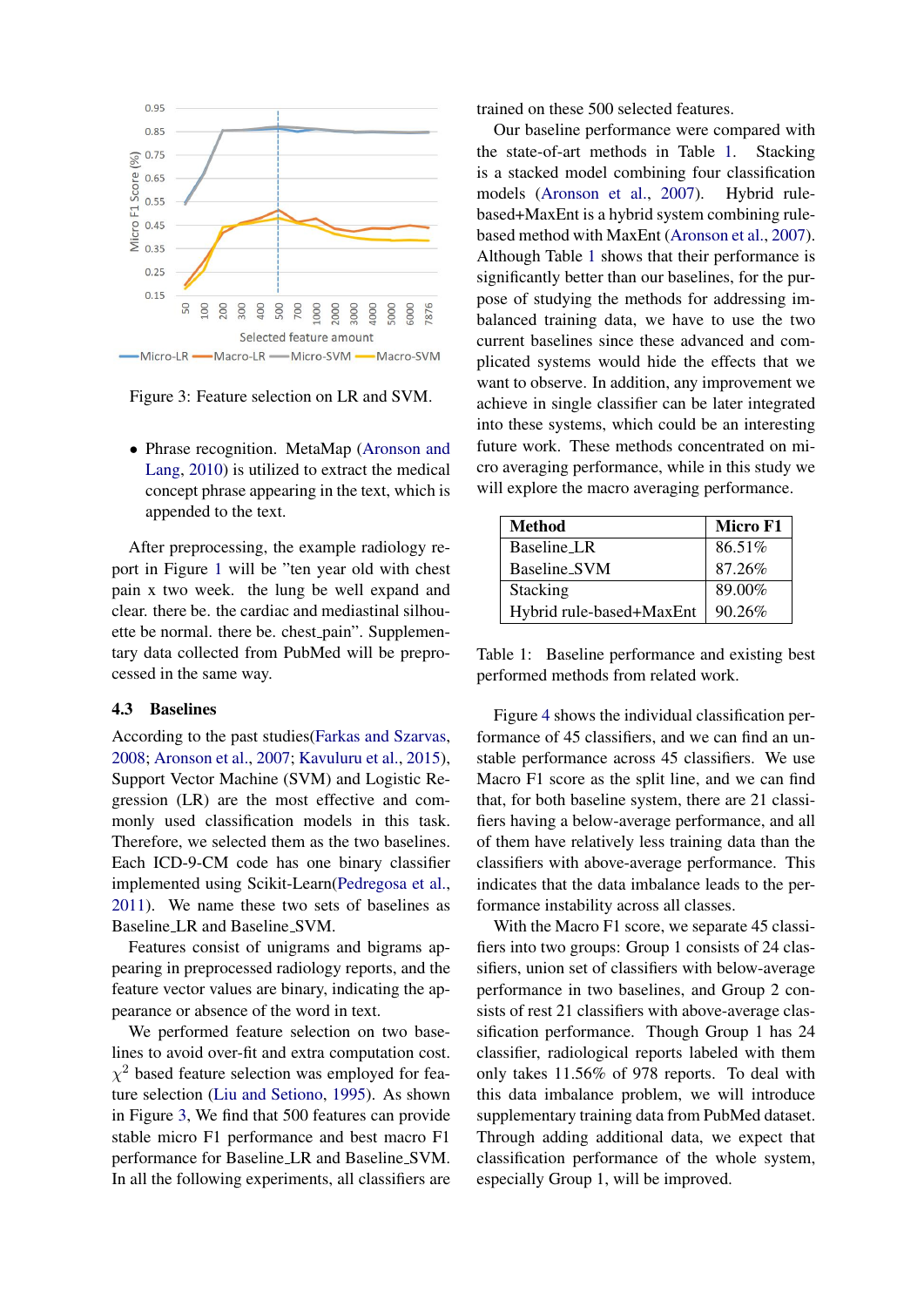

<span id="page-5-0"></span>Figure 4: Individual classification performance of 45 classifiers trained with LR and SVM model in Baseline.

### 4.4 Experiment I: retrieving PubMed articles with ICD code official description

In the first experiment, supplementary data is collected based on ICD-9-CM code official description, as described in method I. The supplementing document size is set to be 10, 20, 40 and 60. Supplementary training data is added to 24 classifiers in Group 1. We name these two new runs as Group 1 Description LR (G1 desc LR) and Group 1 Description SVM (G1 desc SVM), appended with supplementary data size. The results in Table [2](#page-5-1) also show that supplementing 10 documents can generate best performance, and with more documents added, both macro and micro F1 will decrease.

| Method                                  | Micro F1 | Macro F1 |
|-----------------------------------------|----------|----------|
| Baseline LR                             | 86.51%   | 51.52%   |
| $G1$ desc LR $10$                       | 86.68%   | 55.78%   |
| $G1$ <sub>-desc</sub> $LR_20$           | 86.07%   | 55.23%   |
| $G1$ desc LR 40                         | 85.18%   | 52.01%   |
| G1 desc LR 60                           | 84.97%   | 51.40\%  |
| Baseline_SVM                            | 87.26%   | 48.03%   |
| G1 desc SVM 10                          | 86.96%   | 57.09%   |
| G1 desc SVM 20                          | 86.67%   | 55.43%   |
| G1 desc SVM 40                          | 85.87%   | 57.61%   |
| $G1$ <sub>-desc-SVM<sub>-60</sub></sub> | 86.25%   | 54.77%   |

<span id="page-5-1"></span>Table 2: Enhance classifiers in Group 1 with supplementary data collected with method I, while the evaluation is performed on all classes.

Through Wilcoxon Signed Ranks test, there is no significant difference between G1 desc LR 10

and Baseline LR. Nor does G1 desc SVM 10. Further, we compare both methods against baseline on Group 1 and Group 2 separately. However, there is still no significant difference existing. Take G1\_desc\_SVM\_10 for example, from Figure [5,](#page-7-0) we can see that 11 classes still have  $F1=0\%$ , while 5 classes' performance decrease, and only 8 got F1 improved. It indicates that the method I is ineffective.

After exploring the results, we find sometimes the supplementary data does not help training. For example, for ICD-9-CM code "783.0 Anorexia", the classification performance stays 0%. The corresponding radiology report doesn't have term "Anorexia", making the supplementary data useless. It implies we need to collect PubMed articles containing same features with the radiology reports in CMC dataset.

# 4.5 Experiment II: Retrieving PubMed articles with ICD code official and synonyms descriptions

In this second experiment, we collect PubMed data through the ICD-9-CM code's both official and synonyms description that appears in CMC dataset. We name these two runs as Group 1 Synonym LR (G1 syn LR) and Group 1 Synonym SVM (G1 syn SVM). Due to the paper size limitation, here we only show the best results with supplementary document size being 10 in Table [3.](#page-6-0)

Through Wilcoxon Signed Ranks test, G1\_syn\_SVM\_10 significantly outperforms baseline  $(p - value < 0.01)$ , but has no signifi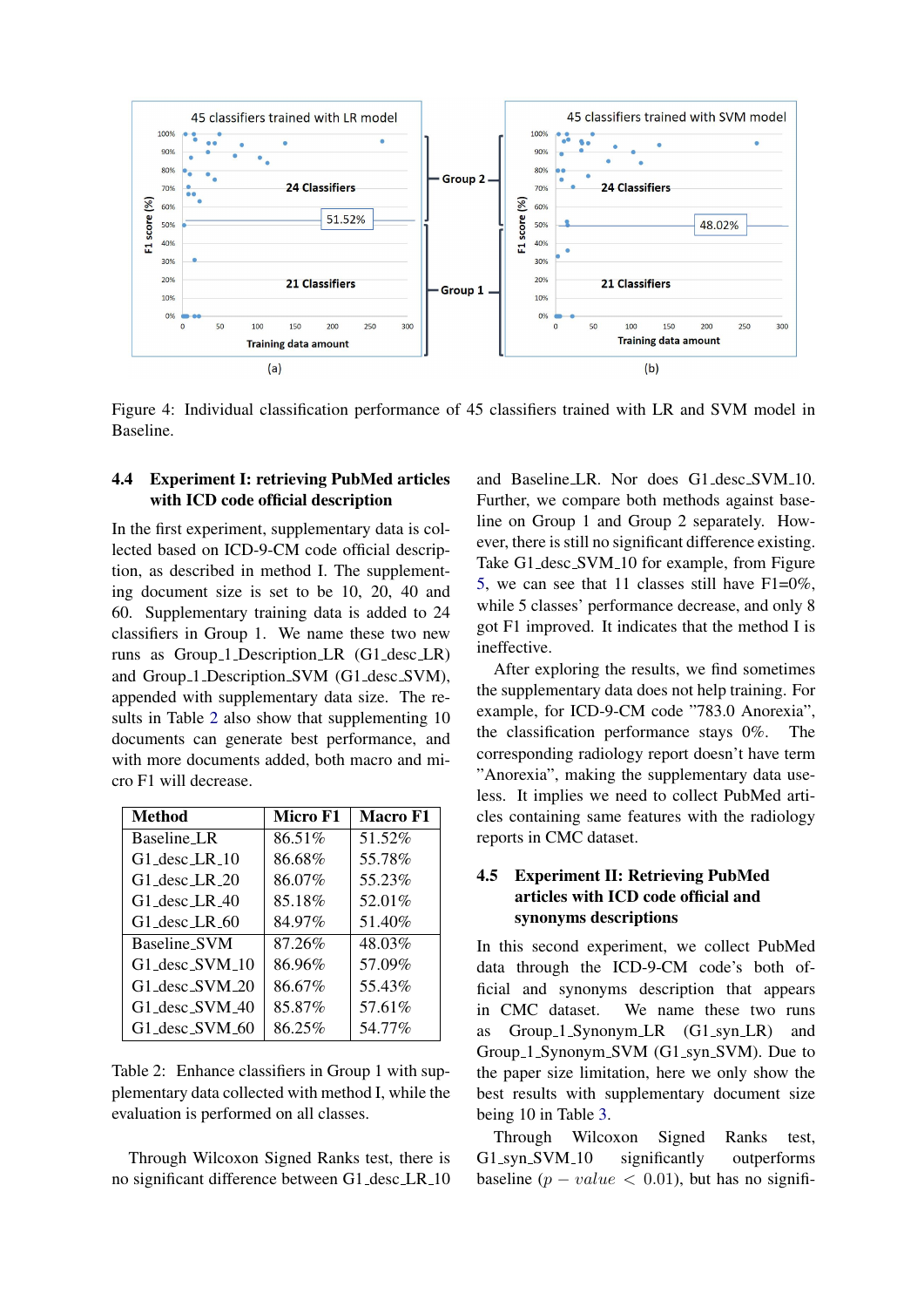cant difference compared with G1\_desc\_SVM\_10. However, if only classifiers in Group 1 are considered, G1 syn SVM 10 significantly outperforms G1\_desc\_SVM\_10 ( $p-value < 0.01$ ). This indicates that our propose method II can generate effective supplementary training data. On the other hand, G1\_syn\_LR\_10 is found to outperform Baseline LR significantly only on Group 1 classes  $(p-value < 0.01)$ .

| <b>Method</b>  | Micro F1 | <b>Macro F1</b>   |
|----------------|----------|-------------------|
| Baseline LR    | 86.51%   | 51.52%            |
| G1_desc_LR_10  | 86.68%   | 55.78%            |
| G1_syn_LR_10   | 86.30%   | 62.85%1           |
| All_syn_LR_10  | 86.60%   | 62.19% $\ddagger$ |
| Baseline_SVM   | 87.26%   | 48.03%            |
| G1_desc_SVM_10 | 86.96%   | 57.09%            |
| G1_syn_SVM_10  | 87.22%   | 67.43%†‡          |
| All_syn_SVM_10 | 87.88%   | 64.54%†1          |

<span id="page-6-0"></span>Table 3: Experiment results. †means significantly outperform baseline. ‡means significant outperform baseline on Group 1.

It shows that on SVM model, PubMed data collected with ICD-9-CM code descriptions synonyms works better in solving the data imbalance problem than with the official descriptions. After data supplementation, there are still 6 classifiers with F1 score being 0%, which will be further discussed in Section 5.

## 4.6 Experiment III: adding supplementary training data to all classifiers

In the third experiment, we add supplementary data to all 45 classifiers to explore whether adding supplementary data to the classifiers that originally have sufficient training data still can gain performance improvement. We name these two runs as All\_Synonym\_LR (All\_syn\_LR) and All Synonym SVM (All syn SVM). Also, only the best results with supplementary document size being 10 is shown in Table [3.](#page-6-0) Through Wilcoxon Signed Ranks test, All\_syn\_SVM\_10 significantly outperforms the baseline, and All syn LR 10 significantly outperforms the baseline only on Group  $1 (p-value < 0.01)$ , but both have no significant difference with G1\_syn and G1\_desc. These means that adding supplementary training data is effective on solving data imbalance problem, but for the classifiers that originally have sufficient training data, extra training data seems have no significant effect.

# 5 Discussion

Experiment results indicates that our proposed supplementing training data method can help the classifiers to reach to a relatively balanced performance. Such improvement mainly comes from changing the word weight ranking so that important words rank higher. For example, for code "758.6 turner syndrome", in the baseline LR (F1=0%), top 3 features with highest weights are "duplicate left, partially, turner syndrome". But in G1\_syn\_LR\_10 (F1= $67\%$ ), top 3 features are "turner, turner syndrome, syndrome". Supplementary data trains term in "turner syndrome" a higher weight in LR model, explaining this code's classification performance increase.

In addition, supplementary data will improve classification through boosting the weight of the features. For example, the top features for code "786.59, Other chest pain" are basically similar in both baseline LR  $(F1=0\%)$  and  $G1$  syn LR 10 (F1=40%), including "tightness, chest tightness, chest pain". However, the weight differs a lot. For baseline LR, weights are all under 1.5, while in G1\_syn\_LR\_10, top 5 features are all above 1.5, indicating the classification model have much higher confidence on these features.

Finally, supplementary data mainly support code assignment effectively in Group 1, and we find that classification performance in Group 2 basically has no significant difference across all experiments. Meanwhile, 978 reports, dominated by Group 2 classes, also show no significant difference across all experiments. Therefore, extra training data does not improve Group 2's performance, and hence supplementary data is not suggested for classes having sufficient training data.

Besides, our proposed methods can be directly used in ICD-10-CM classification with little modification. Just update the PubMed query with the ICD-10-CM textual descriptions and synonyms.

Though data imbalance problem has been largely alleviated, there are still a few classifiers in Group 1 have poor performance. After exploring, we think there are mainly four reasons:

• Word level feature matching limitation. For example, description of code "V72.5 Radiological examination" does not appear in the collection, and it has no synonyms. Radiological examination actually means a variety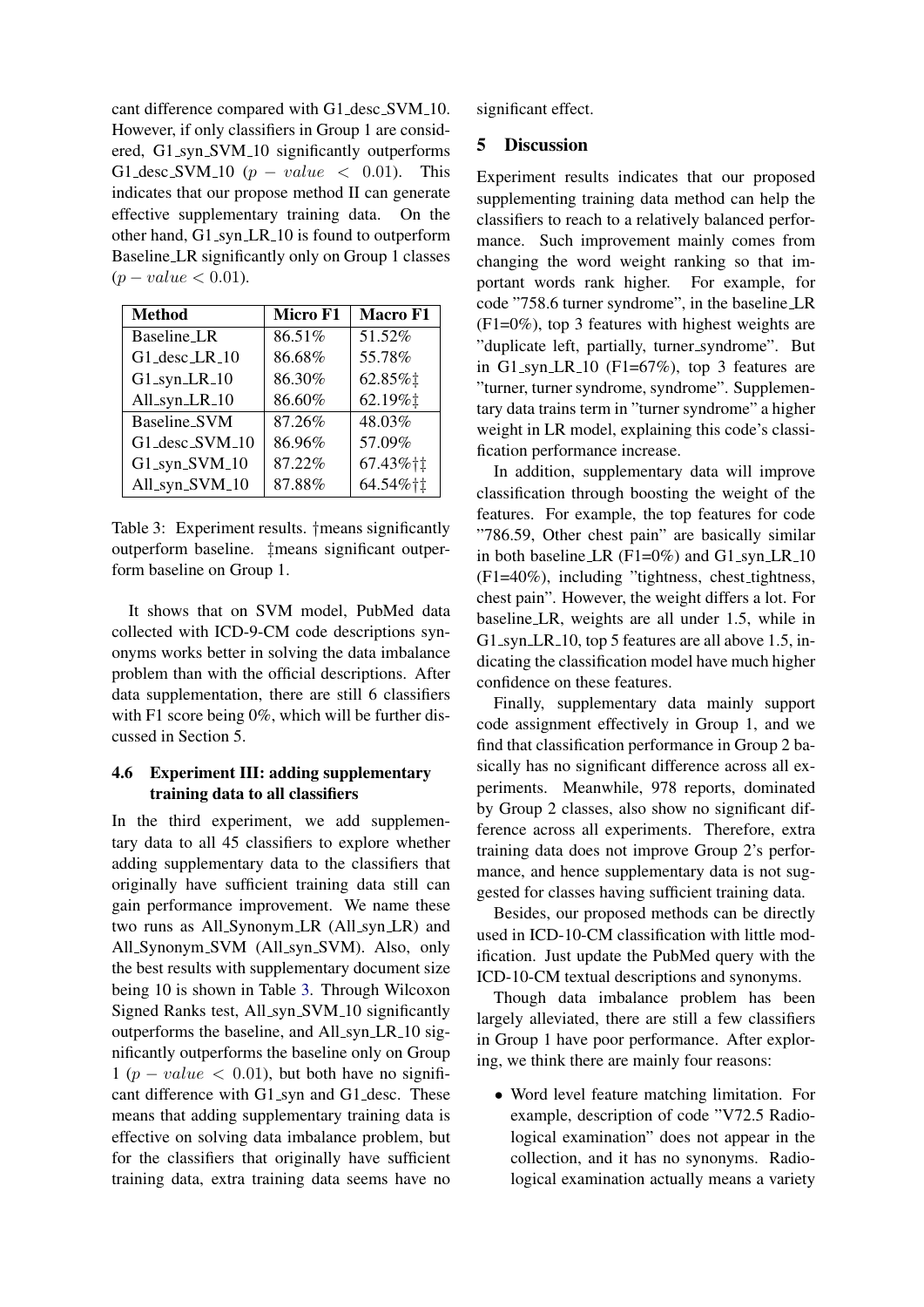

<span id="page-7-0"></span>Figure 5: Individual classification performance of 45 classifiers on Baseline and three experiments.

of imaging techniques, and such word level feature matching cannot help classification.

- "History of" ICD-9-CM codes. For codes "V13.02, Personal history, urinary tract infection" and "V13.09 Personal history of other specified urinary system disorders", adding supplementary data doesn't help their performance. We find their radiology reports are basically classified to "599.0 urinary tract infection" and "593.70 vesicoureteral reflux". "history of" feature is ignored. Extra training data has no effect on this problem.
- Speculative expression. In prepossessing procedure, negation terms are removed, but speculative expressions are kept. It results in that when doctor is not sure whether a patient may get a disease, but write it down to reports, classification results will rely on these speculative terms, and cause false positive. For example, code "518.0" has a low F1 score because in many reports labeled with other codes, doctors write that the patient may have disease "atelectasis", while "atelectasis" is a very important word to recognize "518.0".
- Data missing due to expert disagreement. In CMC dataset, three experts manually assign codes to 978 radiology reports. Only when two or more experts agree, code is approved. However, sometimes the conflict opinions re-

sults in code assignment failure. For example, reports 99619963 and 99803917 should be labeled with "741.90 Spina bifida". However, one expert assigned "741.90", another assigned "741.9", and the third expert miss this code at all. This led to "741.90 Spina bifida" was not assigned to these two reports. However, with the supplementary data added into the training, our method correctly assigns "741.90 Spina bifida" to these two reports, but this assignment was counted as wrong since the ground truth does not have this code due to expert disagreements.

# 6 Conclusion and Future Work

In this study, we studied to address the data imbalance problem in ICD-9-CM code automatic assignment task. Using ICD-9-CM codes synonyms can accurately search medical texts relevant documents from PubMed. Collected data, used as supplementary training data, can significantly boost systems macro averaging performance as the data imbalance problem is largely alleviated. However, for the classifiers that originally have sufficient training data, additional data basically has no significant effect. As future work, we will modify the Context algorithm [\(Harkema et al.,](#page-8-20) [2009\)](#page-8-20) to detect the historical mentions and speculative expressions in the radiology reports. Also, we would explore the difference of same features extracted from different field of radiology reports.